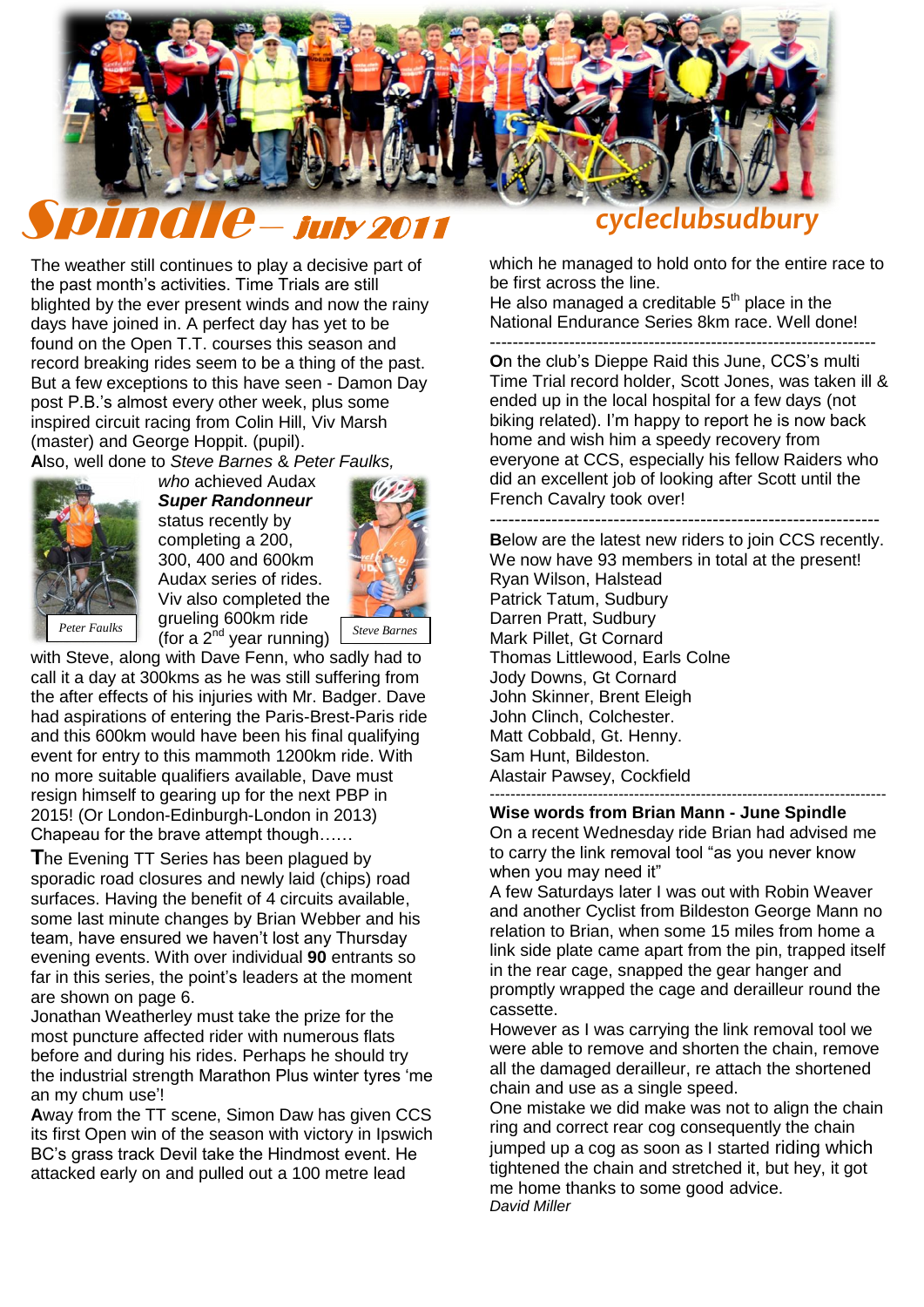### **Robin Weaver received this Enquiry via the website recently.**

**From:** gordon lawson [<maxlawson@rogers.com>](javascript:void(0);)

I am coming up to Sudbury on the week end (June 4 and 5/11).

I am an intermediate rider, age 61, and would like to ride on Sat am for about 1.5 hours and possibly the same of Sunday. Can you recommend a route? Something with good roads

and not too much traffic. Thanks. I was impressed with your web site and

organisation!

I am with the Unionville Cycling Club [ucc.com](http://webmail.tiscali.co.uk/cp/ps/Mail/ExternalURLProxy?d=tiscali.co.uk&u=robinandpam&url=http://ucc.com&urlHash=-8.976251661112107E-6#_blank) *Gordon* 

### *Hello Gordon.*

I've sent you a couple of Google routes. Having looked at your club site, you do know we're Sudbury, Suffolk, England, not Sudbury, Ontario, Canada?

Just checking! *Robin*

*CCS*

## *Dear Robin*

What an idiot I am. We have a Sudbury in Ontario that you obviously named your town after!

Sorry for the inconvenience. I would rather be in the UK.

*Cheers,*

*Gordon*

*------------------------------------------------------------------------------*

**C**ontinuing the world wide theme, I recently had a mail from my Spanish correspondent who picked this article out of the Benidorm free English paper (28/5/2011) which reported that the authorities found the following discarded items along the roads in the Costa Blanca region……

*2 Hernia Trusses*

*114 empty Vaseline jars*

*1023 Empty Red Bull cans*

*119 Empty puncture repair kit tins*

*91 Discarded inner tubes*

*67 buckled front wheels*

*14 left forearms (from those who were pointing out to their mates, the sites of interest as they pedaled along the busy roads!)*

*\*(Not too sure about the last item though!)* **H**e also reported an enormous influx of bike riders on his local roads this winter/spring and that most of them seemed to be British and riding very expensive machines!

# **CR Woodbridge Criteriums May/June 2011**

When Nick Reed circulated an email about the forthcoming Criteriums at Woodbridge airbase, I smirked to myself and moved on. Then I heard George (Hoppit) was going to enter the Go-Race and I decided to ride over and cheer him on. It was a 75 miles trip from my home and it was a very hot day so by the time I arrived I"d already done a reasonable ride. Unlike when we raced in the 1980"s, George, as cool as ever, timed his arrival to just a few minutes before his race started. I went into the office to check he was still OK to sign on and to my great surprise a mad woman asked me if I was entering!

"Well I"d love to but I"m hardly under 18!" I said. "It"s not just for Juniors" she said, "anyone can enter and buy a day licence."

"Err… err…, Well I"ve just cycled here so I, err…" I spluttered.

I quickly stumbled away thinking what a lucky escape that was. George duly turned up, signed on and took his place on the start line completely unflustered. "Sit in," I told him. "It"s not like a time trial. Sit in. Sit in. Sit in. If you think you can do more save it until the last lap or two."

The race started and George sat in. "Good boy". By the second lap George was on the front dragging everyone along!

"Sit in!" I shouted. Then he went off the front! Oh well – "Go George!" The next lap he was off the back. Andrew and I cajoled him to close the gap but the pace was too high and the gap opened. So George rode the rest of the race like a time trial and did enough to avoid being lapped before the race ended. Not bad for a first race but maybe a few tactics to learn.

I cycled back home and wondered about that mad woman and that there was another race next month. It"s evident from the club TTs that I"m not as fast as George but it seemed my advice was sound and could I have sat in? Road racing is as much about tactics as speed anyway… and the sun was obviously getting to me.

I wondered some more but pretty much dismissed the thought until Trevor said he was thinking of riding the next race too. Trevor and I are usually pretty similar in the TTs so this was the inspiration I needed to sway me.

So in May I found myself back at Woodbridge signing on for a 45-minute criterium. Apart from the trip Kev Raymond and I made to Eastway in 2006 before it was bulldozed for the Olympics we were both spat out the back), I hadn"t ridden one since 1983.

Trevor didn"t turn up but George was riding again and Colin Hill turned up too who despite being in trade team colours claimed to be riding for the CC Sudbury! So the 3 of us lined up and Colin asked me what my tactics were.

"Sit in, sit in, sit in" I told him.

"Oh – OK" he said. "But don"t ask George" I said. And then we were off! I thought the windswept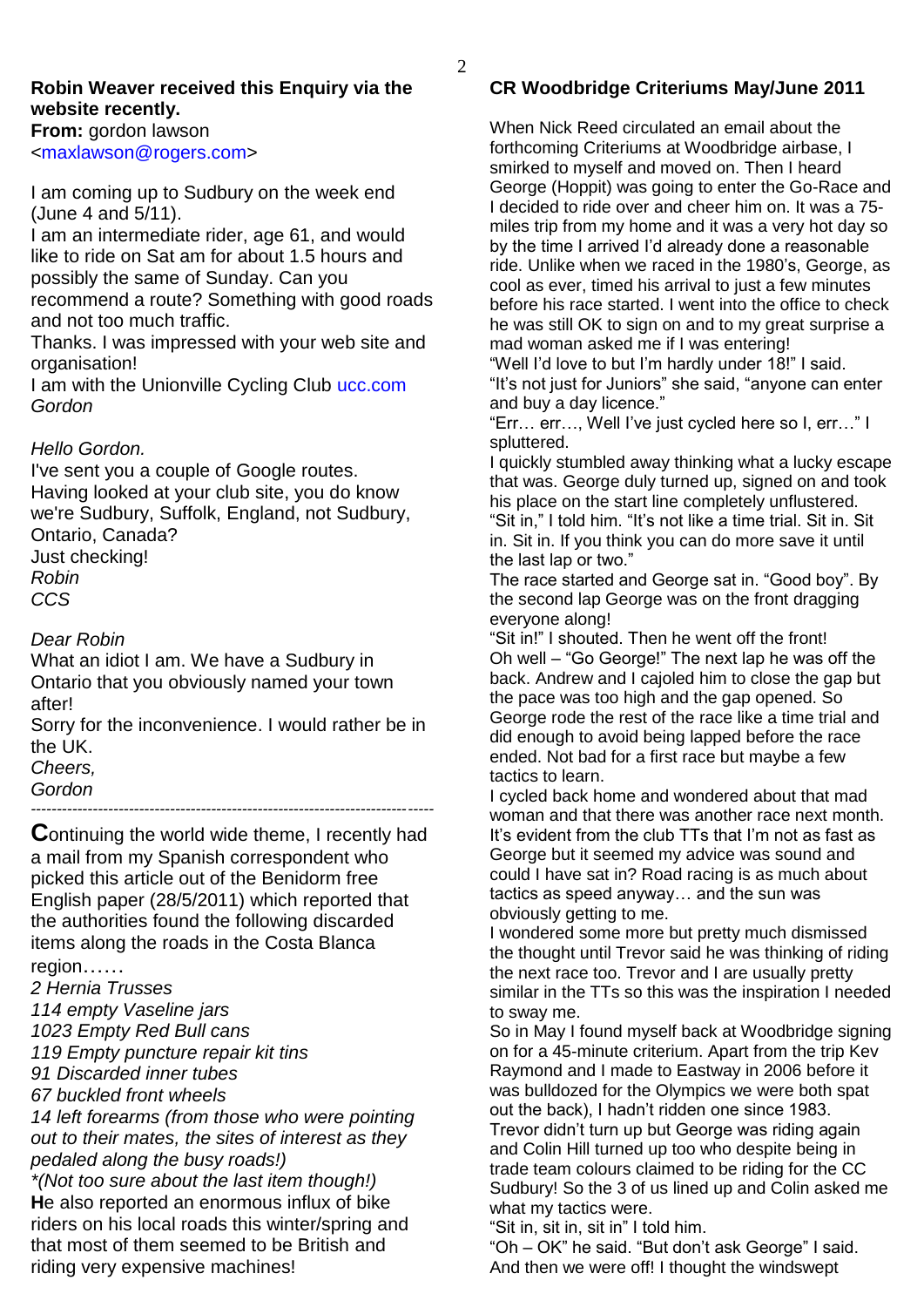airfield would suit me as it had no hills and my sittingin plan would help me on the headwind section. And broadly I was right. After an initial sighting lap where, although we were officially racing, we were all weighing each other up – as much to see how good/dangerous the bike handling was going to be rather than how fast anyone was. I very quickly fell into race mode and although it was very fast along the home straight with the wind I found I was cornering well and had plenty of shelter up the back straight. After about five laps I began to realise that I might not get dropped and I resolved to stick with my sit-in tactics and see what I could manage. About this point there was a prime lap (prn. "preem" – an intermediate prize during the race). George shot off the front and immediately opened up a large gap. Colin came up beside me and asked if I thought we should go and help him.

"Nope." I said bluntly "But you can if you like." He didn"t either, but George stayed away to win the prime by a tidy stretch. There were several attempts to close the gap over the next couple of laps and soon enough George was back in the group. I was forced close a couple of gaps during the splits but stuck with my plan to not do more than was necessary to keep it together.

The race continued in much the same vein. George even managed to open up another small gap once or twice but didn"t achieve the same advantage as his first effort. There was a second prime and he tried the same tactic again but this time was chased down and caught before the line. Had there been an award for the most aggressive rider in this Go-Race it would surely have gone George's way. He put in a spirited ride that belied the fact this was only his second outing. He was still ignoring my advice and doing things his own way but he was making it work. So as I"d planned we came to the last lap with a group of 16 of us (out of 35 starters) still together. I was feeling good for a sprint but also thought it was too much to hope that it would stay together to the line. Sure enough one rider, Mark Weston, obviously didn"t relish a bunch sprint and romped off the front with about a mile to go. Ipswich BC"s David Constable chased him down. He didn"t catch him but they both stayed away to take first and second places. The remaining 14 of us rounded the last corner for the very fast finish – a long dead straight with the wind. I was in a good position and entered the corner in about fourth place. I was pushed a little too far out, skimming a bush but I went for the sprint anyway. At this point my enthusiasm wasn"t matched by my ability and although I started well it was too far out and I was only able to hold third place behind Shaftesbury"s Chris Bulley and Colchester Rovers" David Triggs.

I say "only" but I was delighted to get 5th place overall when I wasn"t even sure if I"d keep up at all. Colin came in 11th and George was 12th. So with that I promptly went back into retirement but I"m sure if George keeps at it he is destined for some good results*. Viv Marsh*

*----------------------------------------------------------------------------*

#### **European Age Group Championships 2011 - 10k run; 40k bike; 5k run**

This year's European Age Group Duathlon Championships were held in Limerick in Ireland on 16th April so I donned my GB kit once more. The plan was to share the 400 mile drive with Terry taking the lion's share. That was before his "break in the sun" only a few weeks before the trip. So that meant I had to drive all the way. We arrived at Pembroke Dock on Tuesday evening and sat in the car until it was time to catch the night ferry at 2 a.m. We tried to doze during the 4 hour (calm) crossing before the drive across Ireland from Rosslare. Maybe not the greatest race preparation but hey ho!

The Parade of Nations took place on Friday evening and we all followed an enthusiastic band to an outdoor pasta party prepared by the Army. Not bad at all and the Irish folk singers and musicians were very entertaining. The GB contingent was almost as large as the home nation but the representation for the rest of Europe was a bit disappointing - blame the recession!

The race on Saturday was pretty well organised apart from the leading man on the bike leg completing his first lap before the barriers had been

removed which meant he took the only available route and did a section of the run route which surprised those of us who were



running along it at the time. Fortunately he still won!! The run and bike courses were mostly flat with, on the bike, one hill and two "dead" turns per lap with one on a narrower road as the run course was alongside. There were 5 laps so we had 10 turns which slowed most of us down and we had to work hard to get the speed back a.s.a.p.

For yet another year, I was the only lady in the 65-69 age group with Elspeth Knott (Colchester Rovers) the only 60-64 and a German lady the only 70-75. This can change your perception of the race as the gold medal is yours to lose and I was happy to complete the bike section without a hitch. GB won the greatest amount of medals and we celebrated with a steak and a little beverage. This was my first visit to Ireland and we found everyone very welcoming.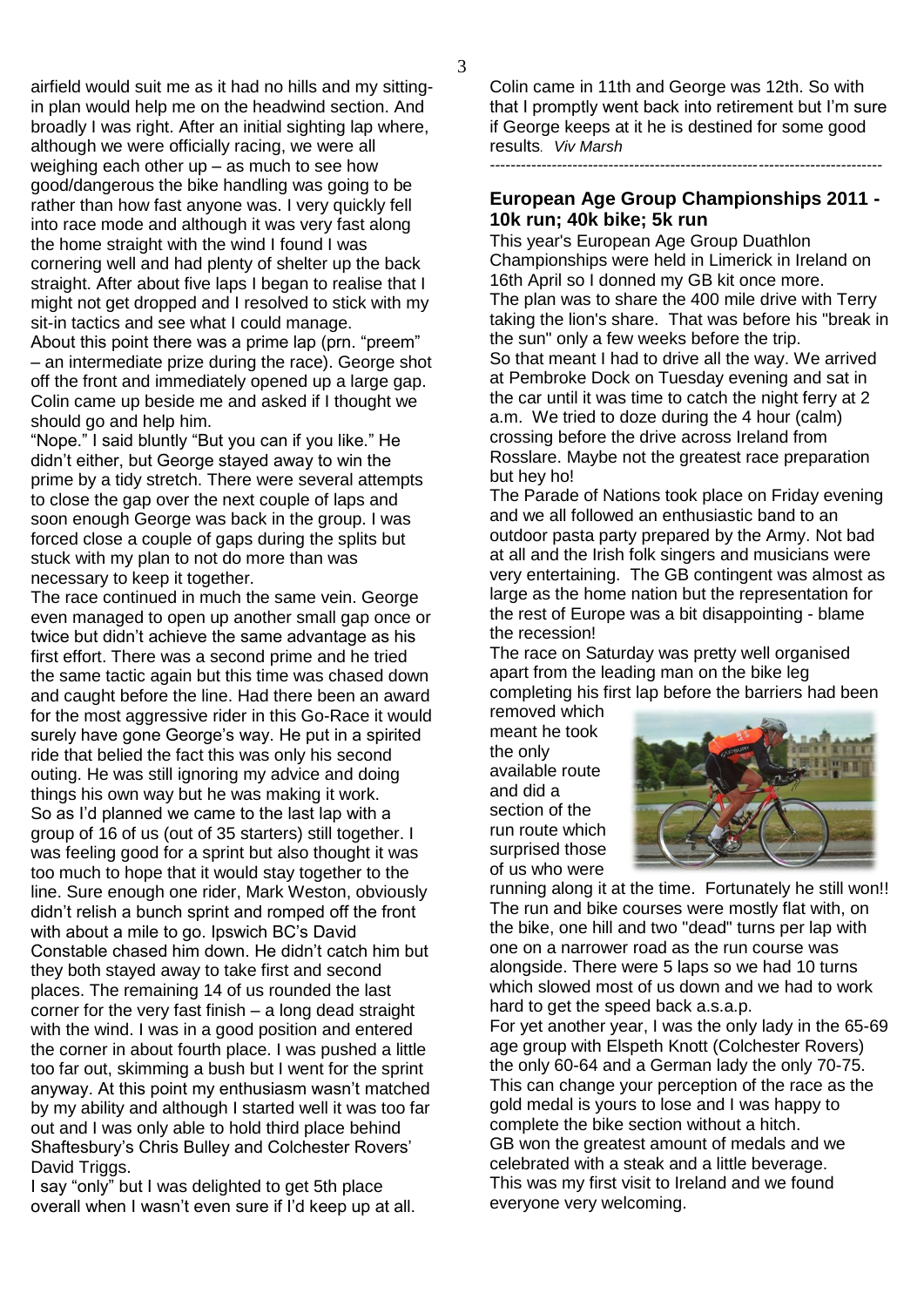And Terry enjoyed his first Guinness! I am now training for the World Championships to be held in September in Gijon, Northern Spain. It will be a much harder task to come home with a

medal with competitors from USA, Canada, Australia, South Africa and the rest of the world taking part, but hopefully I will be there on the start line*. Barbara Law*

| C.C.S. Riders - Open T.T. Results - 2011/May |                                              |                    |                  |             |                    |                          |  |  |  |  |
|----------------------------------------------|----------------------------------------------|--------------------|------------------|-------------|--------------------|--------------------------|--|--|--|--|
| Date                                         | Event                                        | Course             | Name             | <b>Dist</b> | Time               | <b>Notes</b>             |  |  |  |  |
| May 1st                                      | Ogmore Valley Wheelers - Wales               | R25/3H             | S.Kirk           | 25          | 01.02.53           | 28th                     |  |  |  |  |
| May 2nd                                      | V.C. Baracchi - Bungay                       | B10/43             | J.Rush           | 10          | 24.14              | 13 <sub>th</sub>         |  |  |  |  |
| May 7th                                      | Rudy Project Series Rnd 4 - Doncaster        | O13C               | S.Kirk           | 13          | 33.30              | 27th (Vets)              |  |  |  |  |
| May 7th                                      | VTTA. (East Anglia) - Newmarket              | E2/25              | R.Davies         | 25          | 54.09              | 17th                     |  |  |  |  |
| May 7th                                      | VTTA. (East Anglia) - Newmarket              | E2/25              | D.Day            | 25          | 56.26              | 36th PB.                 |  |  |  |  |
| May 7th                                      | VTTA. (East Anglia) - Newmarket              | E2/25              | <b>B.Lee</b>     | 25          | 01.08.49           | 117th                    |  |  |  |  |
| May 7th                                      | VTTA. (East Anglia) - Newmarket              | E2/25              | <b>B.Law</b>     | 25          | 01.16.15           | 122nd                    |  |  |  |  |
| May 8th                                      | Maldon & Dist. C.C. - Maldon                 | E21/25A            | S.Daw            | 25          | 01.01.06           | 10th                     |  |  |  |  |
| May 14th                                     | Lea Valley CC - Newmarket                    | E2/10              | R.Davies         | 10          | 22.06              | 29th                     |  |  |  |  |
| May 14th                                     | Lea Valley CC - Newmarket                    | E2/10              | J.Rush           | 10          | 22.27              | 36th                     |  |  |  |  |
| May 14th                                     | Lea Valley CC - Newmarket (Middle Markers)   | E2/10              | <b>B.Law</b>     | 10          | 32.23              | 71st                     |  |  |  |  |
| May 15th                                     | Wolsey Road Club - 50th Anniversary - Bungay | B25/50             | J.Rush           | 25          | 58.26              | 6th                      |  |  |  |  |
| May 15th                                     | Wolsey Road Club - 50th Anniversary - Bungay | B25/50             | D.Day            | 25          | 01.02.08           | 24th                     |  |  |  |  |
| May 21st                                     | ECCA 50 - Newmarket                          | E2/25              | J.Rush           | 50 25       | 55.48              | 15th                     |  |  |  |  |
| May 22nd                                     | Stowmarket & Dist CC - Wickham Market        | B10/36R            | D.Day            | 10          | 23.54              | 8th                      |  |  |  |  |
| May 22nd                                     | Stowmarket & Dist CC - Wickham Market        | B10/36R            | <b>B.Law</b>     | 10          | 33.20              | 38th                     |  |  |  |  |
| May 22nd                                     | Essex Roads CC - Heybridge                   | E22/24             | S.Daw            | 21.5        | 53.19              | 11th                     |  |  |  |  |
| May 28th                                     | Victoria CC/VTTA - Newport, Essex            | E1/10A             | S.Daw            | 10.2        | 24.35              | 13th                     |  |  |  |  |
| May 28th                                     | Victoria CC/VTTA - Newport, Essex            | E1/10A             | <b>B.Law</b>     | 10.2        | 33.29              | 57th                     |  |  |  |  |
| May 28th                                     | Victoria CC/VTTA - Newport, Essex            | E1/10A             | <b>B.Bush</b>    | 10.2        | 38.43              | 61st-1st in age<br>group |  |  |  |  |
| May 29th                                     | Maldon & Dist. C.C. - Woodham Mortimer       | E21/50             | S.Kirk           | 50          | 02.16.22           | 37th                     |  |  |  |  |
| May 30th                                     | EDCA - Wymondham                             | B10/3              | R.Davies         | 10          | 21.30              | 10th                     |  |  |  |  |
| May 30th                                     | EDCA - Wymondham                             | B <sub>10</sub> /3 | J.Rush           | 10          | 21.58              | 14th                     |  |  |  |  |
| May 30th                                     | EDCA - Wymondham                             | B10/3              | D.Day            | 10          | 22.02              | $16^{th}$ P.B.           |  |  |  |  |
|                                              | Fastest time to date $=$                     |                    | * Club<br>Record |             | PB - Personal Best |                          |  |  |  |  |

*Now for something completely different……….*

Gems of advice from a booklet published in 1906 by "Barrett's Ironmongery Stores - Cycle Dept" of Duke Street, Barrow-in-Furness.

**Cyclists should know**..that one of the finest remedies in the world for cyclists, and one that is little known, is the sustaining power of the Tomato. No matter how tired and exhausted the rider may feel, if only a small piece of tomato is

eaten, it acts like magic, taking all the depressed feeling away and making one feel quite fresh. Cyclists who are travelling long distances should try this.

**Cyclists should know** - after a long ride, a warm bath with a little ammonia in the water is very

refreshing, and will take away all effects of stiffness.

**Cyclists should know** - that one of the finest things to keep in your pocket is a piece of orange (or lemon) peel. It does not matter how hard and dry it may get; when you feel thirsty, bite a piece and let it lie on your tongue for a few

4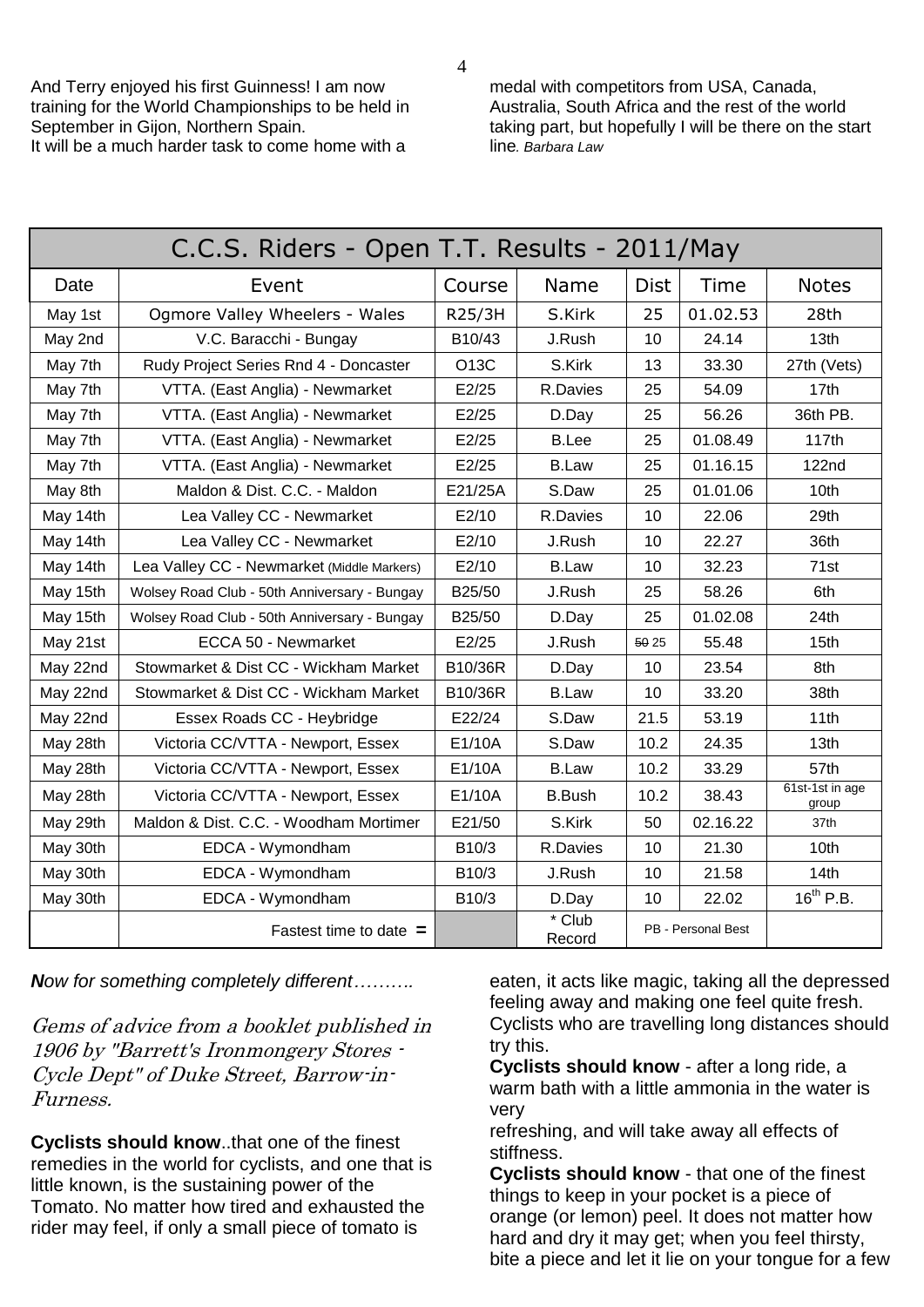moments, and it will bring moisture to your mouth.

**Cyclists should know** - never take a cold bath when tired.

**Cyclists should know** - that Bovril is the finest beverage a cyclist can take. In drinking a cup of Bovril, you have nourishment as well as stimulant. Another great point to the touring cyclist - if you see that you are supplied with Bovril, you can always count on it being a perfectly pure preparation.

Some cyclists may say Bovril is too hot a drink after riding; this is a great mistake; it is much better for you than a cold beverage. Bovril is better than tea, as it has a lasting effect, and is infinitely better than cold beverages, which frequently lead to internal troubles if taken when the system is hot.

**Cyclists should know -** to avoid colds, ride with the same quantity of clothes as usually worn. After riding in bad weather take a bath, using a couple of hands full of salt in the water……… *Some scary and very odd/good(?) advice in there, from over a 100 years ago………..* -------------------------------------------------------------

#### *Andy Rogers Cycling Memories – Part 2*

Although the Secondary School I attended was only 2 miles from my house, it was too far to walk. No way was I going to spend my hard earned paper round money (11 shillings or 55p) on bus fares, so a bicycle that my dad had put together for my  $11<sup>th</sup>$  birthday became my daily transport and trusty friend. It was a hand painted blue frame, side pull brakes and as far as I can remember, 5 speed Benelux derailleur gears which were none too reliable, and a cyclometer! In June 1969, I left school and entered the world of work, joining what was then the GPO as a telegram boy. Riding those red Pashley single speed iron horses did nothing for my desire to take up cycling seriously. Instead, I discovered the joys of motorcycling! For the next few years I spent my hard earned cash on motorcycles, until one day I decided that a quality lightweight touring bicycle was what I needed. Not for the first time I got talked into buying something that I didn"t really want. The bike was a Falcon of some description. It was ok, served me well, but what I really wanted was a Dawes Galaxy. Ironically, some years later, I bought another Falcon from Ranleigh Road Cycles in Ipswich, which I just loved, and when dad retired from Writtle College, I bought him a dark blue Dawes Galaxy, his first new bike!

Following a television programme about people with disabilities doing amazing things, including blind people riding tandem bikes, I was inspired to take up this pursuit. My first problem was I didn"t have a tandem. But somewhere in June of 1990, I came across an advert in that 'much read" paper, The Maldon and Tiptree Bugle for such a bike, for the princely sum of £80. I telephoned the owner, and yes it was still for sale; but the next problem was how do I get it from Tiptree to Sudbury. There was only one way in my book…ride it back.

The Royal Mail is full of characters, not least my friend John Jarvis…a prime example. "Ever ridden a tandem JJ?" I asked him the next morning."NO" he replied. "Hmm, would you like to?" "Yes ok" he replied after a rather long pause followed by the obvious question "When?" "How about tonight?" "Yes that would be fine, just bring me some sandwiches along for me tea" At 18.00, my wife Jan picked JJ and I up from the P.O. in Girling Street and drove us over to Tiptree. We found the address and rode the machine (make unknown, but definitely 1950"s vintage) up and down the road a few times. We managed not to fall off and did a deal with the owner for £60.

We set off for Sudbury knowing that as we didn"t have any lights, we were really going to have to get a move on. Every time we came across an unsuspecting pedestrian, JJ would shout out "Are we on the right road for Dover?" He would then reach into his coat pocket for another sandwich and eat it as we rode along. We just about made it home before it got dark, and this was to be the first of many memorable rides on the tandem, but more of that later…..

--------------------------------------------------------------- **I**f, like most of us who tried and failed for tickets to watch some Olympic Track Racing, you want a good alternative, the new Olympic velodrome

will host a highprofile test event when it stages a leg of the Track Cycling World Cup in February 2012. While the



BMX circuit, (alongside the velodrome) is to put on part of the 2011 BMX Supercross World Cup. It could be a "good" substitute for the actual Olympic event although I know a fair few of you out there are intending to go and watch the Olympic Road Race as well.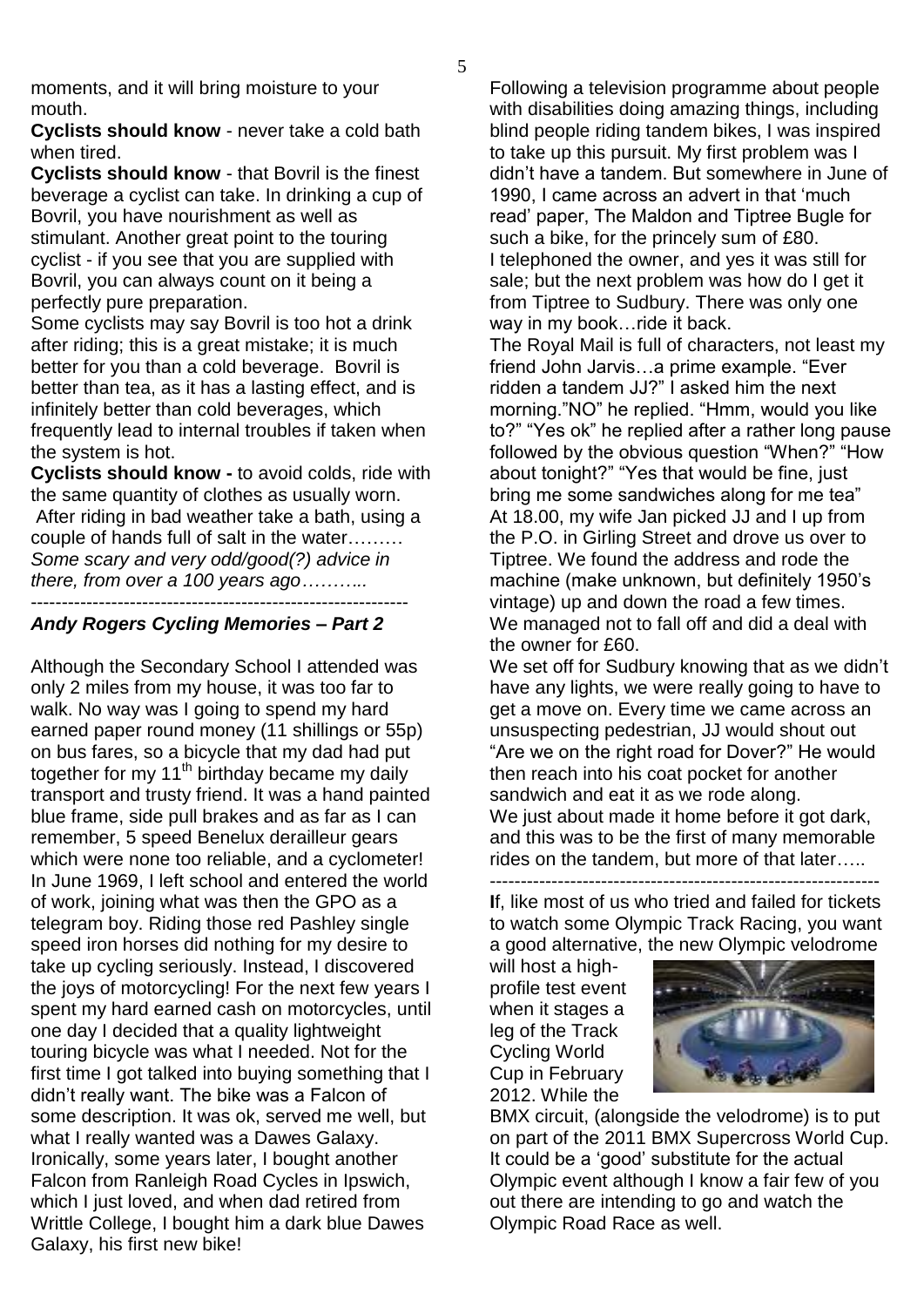**The Evening TT Series** results are set out below but *an important* message from Brian Webber who requests that……………………… **A**ny 1st.claim CCS rider who wishes to ride the Championship 10 (Lavenham 10 course) on

Г

Thursday 21<sup>st</sup> July, we need your name plus age on the day of the event by Thursday 14<sup>th</sup>.July

please.<br>*Email Brian at* 

*Email Brian at [spindlenut@btinternet.com](mailto:spindlenut@btinternet.com)*

| <b>CCS - Thursday Evening Points Series - 2011</b> |                   |                 |                  |                |                   |                    |                                                |                 |                  |                |                  |                                                  |
|----------------------------------------------------|-------------------|-----------------|------------------|----------------|-------------------|--------------------|------------------------------------------------|-----------------|------------------|----------------|------------------|--------------------------------------------------|
| Name                                               | Lav 10<br>Apr14th | B.E.<br>Apr21st | Acton<br>Apr28th | H.H.<br>May5th | Lav 10<br>May12th | B.E.<br>May19th    | Lav 10 May26th<br>Incl Current Pts<br>Position | Acton<br>Jun2nd | Lav 10<br>Jun9th | B.E.<br>Jn16th | Lav 10<br>Jn23rd | B.E. June30th<br>Incl current<br>points position |
| *A.Anderson                                        |                   |                 |                  |                |                   |                    | <b>DNF</b>                                     |                 |                  |                |                  |                                                  |
| *R.Back                                            |                   |                 |                  |                |                   |                    |                                                |                 |                  |                | 27.29            |                                                  |
| N.Baker                                            |                   |                 |                  |                |                   |                    |                                                |                 | 26.24            | 21.11          | 24.29            | 19.56/203pts                                     |
| *A.Barbooke                                        |                   |                 |                  |                |                   |                    |                                                |                 |                  |                | 24.45            |                                                  |
| S.Barnes                                           | 29.52             | 23.05           |                  | 39.34          |                   | 23.18              | $-185$ pts                                     |                 |                  |                |                  | $-255$ pts                                       |
| *S.Bowen                                           |                   |                 |                  |                | 28.45             |                    |                                                |                 |                  |                |                  |                                                  |
| *K.Brady                                           |                   |                 |                  |                | 22.51             |                    |                                                |                 |                  |                |                  |                                                  |
| G.Buckles                                          | 29.00             | 23.02           | 25.11            | 41.00          | 28.39             |                    | 29.23/345pts                                   |                 |                  | 23.23          | 28.48            | 22.25/412pts                                     |
| *S.Bursill                                         |                   |                 |                  |                |                   |                    | 24.34                                          |                 |                  |                |                  |                                                  |
| R.Bush                                             |                   | 29.51           |                  | 52.13          | 26.21             |                    | 38.19/80pts                                    | 30.25           | 35.38            |                |                  | $-216$ pts                                       |
| *C.Byford                                          |                   |                 |                  |                |                   |                    |                                                |                 |                  | 21.20          |                  |                                                  |
| *B.Caisey                                          |                   |                 |                  |                |                   |                    |                                                |                 |                  |                |                  | 20.38                                            |
| *S.Carson                                          | 27.04             | 21.36           | 22.38            | 36.49          | 26.54             | 22.02              | $-$ /60pts                                     |                 | 26.59            | 22.06          | 26.47            | $-$ /97 $pts$                                    |
| *C.Cowen                                           | 29.50             | <b>DNF</b>      | 26.07            |                | 29.43             | 24.10              | 31.03/62pts                                    | 25.37           | 30.52            | 25.02          | 31.55            | 23.29/183pts                                     |
| J.Clinch                                           |                   |                 |                  |                |                   |                    | 29.52                                          |                 |                  |                |                  | $-20pts$                                         |
| *D.Davis                                           |                   |                 |                  |                |                   |                    |                                                |                 |                  |                | 26.42            |                                                  |
| R.Davies                                           | 23.28             |                 |                  | 33.43          | 23.20             | D.N.F.<br>Puncture | 23.34/60pts                                    |                 |                  |                | 23.16            | 18.59/160pts                                     |
| S.Daw                                              | 23.43             | 19.00           | 19.44            | 31.53          | 23.34             |                    | 24.21/226pts                                   | 19.47           | 23.22            | 19.21          | 23.39            | 19.13/288pts                                     |
| D.Day                                              | 24.10             |                 | 20.39            |                | 23.56             |                    | 24.09/132pts                                   |                 |                  |                | 23.37            | 19.04/171pts                                     |
| J.Downs                                            |                   |                 |                  |                |                   |                    |                                                |                 |                  | 25.39          |                  | 23.38/20pts                                      |
| A.Dyson                                            | 30.16             | 23.43           |                  | 40.03          |                   | 23.17              | 29.54/138pts                                   | 24.16           | 28.51            |                | 29.39            | $-224$ pts                                       |
| *D.Fuller                                          | 23.34             |                 |                  |                | 23.17             | 18.39              |                                                |                 |                  |                |                  |                                                  |
| *M.Eastwood                                        |                   |                 |                  |                |                   |                    |                                                |                 |                  |                | 28.04            |                                                  |
| *M.Gale                                            |                   |                 |                  |                |                   |                    |                                                |                 |                  |                | 27.05            |                                                  |
| *D.Gibson                                          |                   |                 |                  |                |                   |                    |                                                |                 |                  |                | 29.13            |                                                  |
| *D.Giffin                                          |                   |                 |                  |                |                   |                    |                                                |                 |                  |                | 24.02            |                                                  |
| *N.Grainge                                         |                   | 23.45           | 25.42            |                |                   |                    |                                                |                 |                  |                |                  |                                                  |
| *C.Hall                                            |                   |                 |                  |                |                   |                    | 34.27                                          |                 |                  |                |                  | 26.44                                            |
| *P.Hall                                            |                   |                 |                  |                |                   |                    | 26.36                                          |                 |                  |                |                  |                                                  |
| C.Harris                                           |                   |                 |                  |                |                   |                    |                                                |                 |                  |                | 31.21            | $-10$ pts                                        |
| C.Hill                                             |                   | 22.09           | 22.59            | 37.16          | 27.09             | 22.02              | 27.32/246pts                                   |                 | 26.49            | 21.38          | 27.12            | 21.19/379pts                                     |
| *S.Hodson                                          |                   |                 |                  |                |                   |                    |                                                |                 |                  |                | 25.16            |                                                  |
| A.Hoppit                                           |                   | 24.48           | 24.48            | 38.39          | 28.22             | 23.44              | $-174$ pts                                     | 23.44           | 27.56            | 23.24          | 29.01            | $-237$ pts                                       |
| G.Hoppit                                           | 26.12             | 20.50           | 22.49            | 34.55          | 25.37             | 21.16              | $-166$ pts                                     | 20.47           | 26.09            | 20.59          | 26.13            | 20.30/267pts                                     |
| *M.Jackson                                         |                   |                 |                  |                |                   |                    | 30.34                                          |                 |                  |                |                  |                                                  |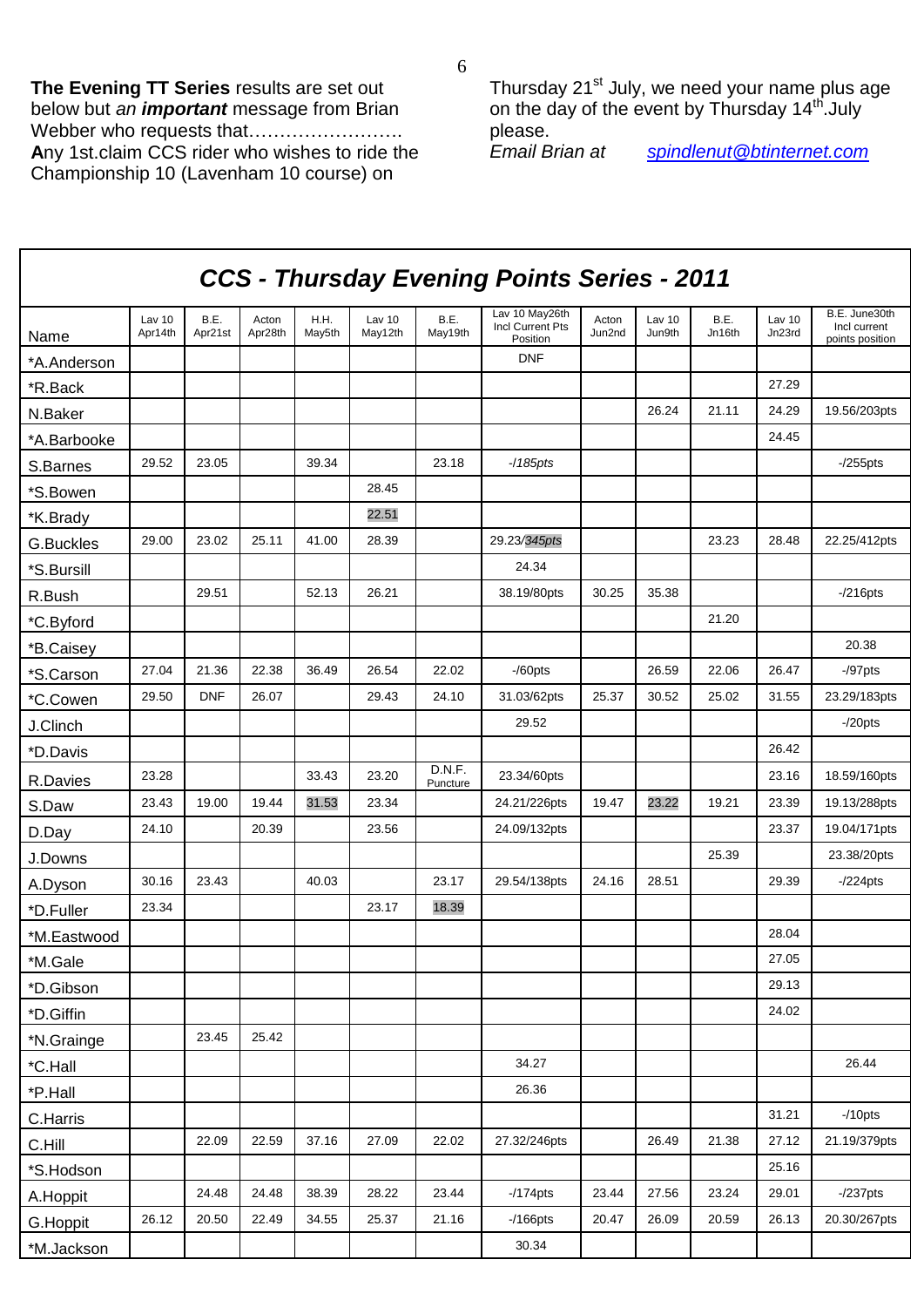| $\overline{7}$ |       |       |       |       |       |       |              |            |       |       |            |              |
|----------------|-------|-------|-------|-------|-------|-------|--------------|------------|-------|-------|------------|--------------|
| *R.Jackson     |       |       |       |       |       |       | 25.52        |            |       |       |            |              |
| *T.Jackson     |       |       |       |       |       |       |              |            |       |       | 32.54      |              |
| *P.Jay         |       |       |       |       |       |       |              |            |       |       | 24.06      |              |
| *A.Kennedy     | 25.33 |       | 21.57 | 34.48 |       | 20.19 |              | 20.49      | 25.09 |       |            |              |
| S.Kirk         | 26.27 |       | 21.59 | 34.58 | 25.24 | 20.48 | 25.37/96pts  |            | 25.29 | 21.31 | 25.43      | 25.34/136pts |
| <b>B.Law</b>   |       | 26.13 |       | 45.32 |       | 25.42 | 32.39/284pts | 26.43      | 31.42 |       | 31.33      | 25.20/412pts |
| *M.Lawson      |       |       |       |       |       |       |              |            |       |       | 27.49      |              |
| *D.Leaver      |       |       |       |       |       |       |              |            |       |       | 26.54      |              |
| *C.Leggett     |       |       |       |       | 23.14 |       |              |            |       |       |            |              |
| T.Littlewood   |       |       |       |       | 29.49 |       |              | 24.55      | 29.41 |       |            | $-$ /30pts   |
| *M.Lloyd       |       |       |       |       |       |       | 23.07        |            |       |       |            |              |
| *J.Long        |       |       |       |       |       |       |              |            |       |       | 24.55      |              |
| *S.MacKay      | 30.38 | 22.11 |       |       | 26.16 |       | $-292$ pts   |            |       |       |            | $-292$ pts   |
| *A.Manley      |       |       |       |       |       |       | <b>DNF</b>   |            |       |       |            |              |
| <b>B.Mann</b>  | 29.03 |       |       |       | 28.46 |       | $-/50$ pts   | 23.54      | 28.29 |       |            | 22.34/149pts |
| J.Marsh        |       |       | 27.09 |       |       |       | $-10$ pts    |            |       |       |            | $-10$ pts    |
| V.Marsh        |       |       | 22.47 | 37.51 | 26.31 | 21.30 | 26.45/222pts |            | 28.01 |       |            | 21.10/262pts |
| *S.Mayes       |       | 23.01 |       |       |       |       |              |            |       |       | 28.54      |              |
| L.McKnight     | 32.22 | 26.31 | 29.07 |       |       | 26.58 | $-187$ pts   | 26.38      | 33.00 | 27.57 | 36.17      | 26.18/254pts |
| *B.Mickleboro' |       |       |       |       |       |       |              |            |       |       | 23.41      |              |
| *T.Moore       | 34.41 | 27.21 |       | 47.49 |       | 28.00 | 34.51/299pts |            |       | 27.19 | 33.48      | 26.34/429pts |
| J.Newton       |       | 22.37 |       |       |       | 21.56 | $-$ /65pts   | 22.23      | 27.19 |       |            | 21.58/131pts |
| *K.Norman      |       |       |       |       |       |       |              |            | 24.23 |       |            |              |
| *R.Norman      |       |       |       |       |       |       |              |            |       |       | 31.09      |              |
| *D.Peck        |       |       |       |       |       |       | 29.08        |            |       |       |            |              |
| *A.Pettit      | 24.26 | 19.38 |       | 33.13 | 24.31 | 19.31 |              | 21.58      |       |       |            |              |
| M.Pillet       |       |       |       |       | 30.23 |       | $-10$ pts    |            |       |       | <b>DNF</b> | $-15$ pts    |
| T.Pillet       | 26.56 | 21.38 | 22.51 | 37.06 | 26.26 | 21.29 | 27.02/217pts | 23.25      | 27.12 |       | 26.31      | 20.57/319pts |
| D.Pratt        |       |       |       |       |       |       |              | <b>DNF</b> | 26.36 |       | 26.39      | 20.32/35pts  |
| *J.Reed        |       |       |       |       |       |       | 24.24        |            |       |       |            |              |
| *K.Rolt        |       |       |       |       | 26.27 |       |              |            |       |       |            |              |
| *C.Rowe        |       |       | 27.20 |       |       |       |              |            |       |       |            |              |
| D.Rule         | 29.31 | 22.58 | 24.38 | 38.51 | 28.43 | 22.44 | 29.09/132pts |            |       |       | 28.32      | 22.11/196pts |
| J.Rush         | 23.41 | 19.20 | 20.18 |       | 23.37 | 18.58 | 23.45/132pts | 20.02      |       | 20.18 | 24.00      | 18.52/178p   |
| A.Russell      |       | 22.14 |       |       |       |       | $-10$ pts    |            |       |       |            | $-10$ pts    |
| *P.Sexton      |       |       |       |       |       |       | 26.11        |            |       |       |            |              |
| J.Shotbolt     |       |       |       |       | 34.45 |       | 34.11/20pts  | 27.18      |       | 26.36 | 32.38      | $-113pts$    |
| M.Shotbolt     | 24.53 | 19.30 | 20.18 | 32.38 | 24.09 |       | 24.03/264pts |            |       | 19.17 | 23.06      | $-$ /347pts  |
| *J.Shuster     | 23.51 |       |       |       |       |       |              |            |       |       |            |              |
| *J.Smith       |       |       |       |       |       |       |              |            |       |       | 31.50      |              |
| *M.Smith       |       |       |       |       |       |       | 23.15        |            |       |       |            |              |
| *V.Smith       |       |       |       |       |       |       |              |            |       |       | 26.16      |              |
| *E.Spurgeon    |       |       |       |       |       |       | 25.50        |            |       |       |            |              |
| *J.Steed       |       |       |       |       |       |       |              |            |       |       | 27.21      |              |
| J.Steed        | 35.17 | 26.41 | 29.16 | 47.20 | 33.09 | 27.09 | 34.21/182pts | 27.45      | 33.47 | 28.33 |            | 27.27/313pts |
| *L.Sturman     |       |       |       |       |       |       |              |            |       |       | 24.54      |              |